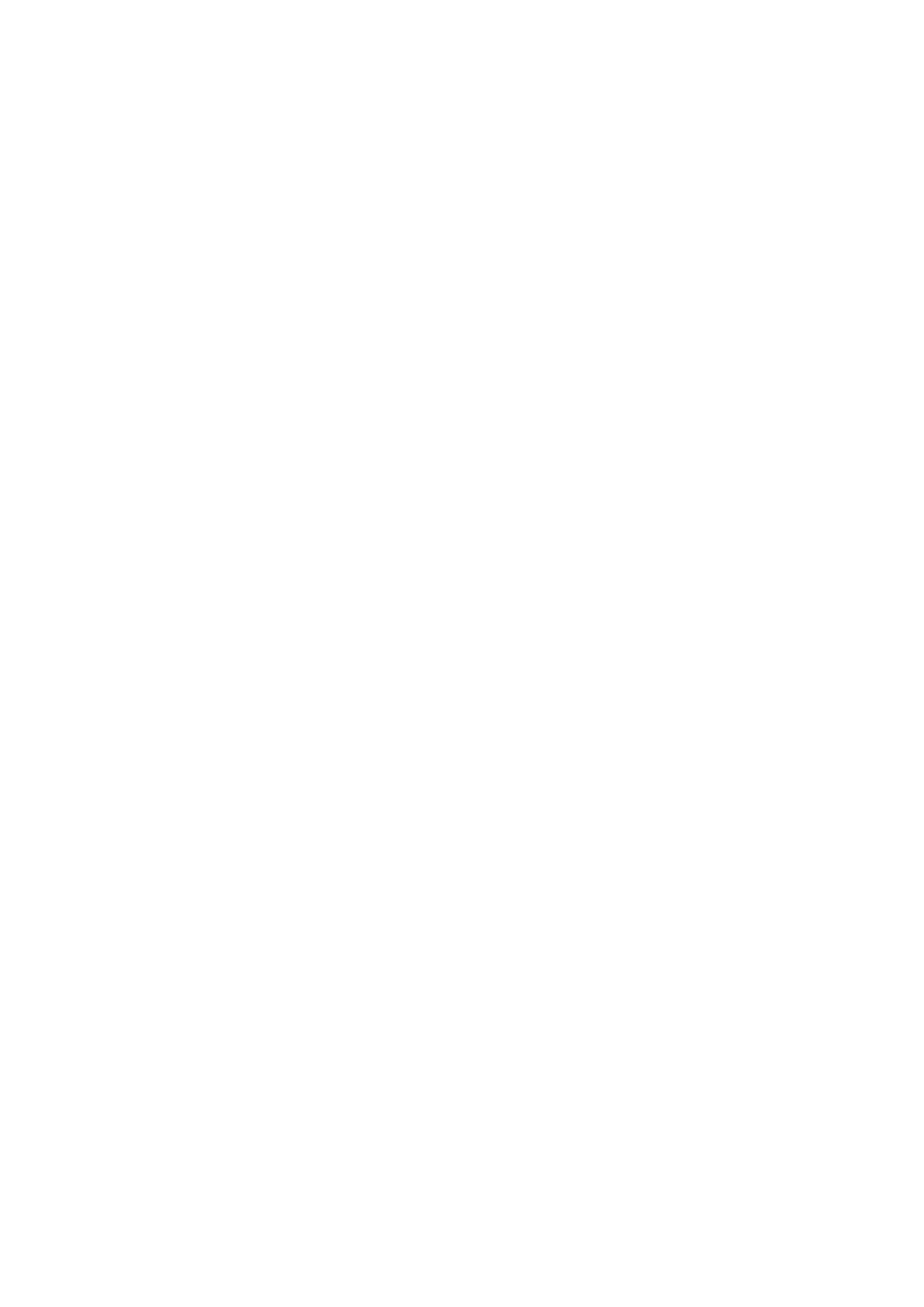| Instruction                                                                                                          | <b>Screen Shot</b>                                                                                                                                                                                                                                                                                                                                                                                                                                                                                         |                                                                                                                |  |
|----------------------------------------------------------------------------------------------------------------------|------------------------------------------------------------------------------------------------------------------------------------------------------------------------------------------------------------------------------------------------------------------------------------------------------------------------------------------------------------------------------------------------------------------------------------------------------------------------------------------------------------|----------------------------------------------------------------------------------------------------------------|--|
| Click on 'Process Order' in the Ariba<br>purchase order email                                                        | ACME Insurance sent a new order<br>Your customer sends their orders through Ariba Network. You'll get a FREE Ariba Network, light account to process this order. If you have an<br>account, you can use it and log in now<br>Process order                                                                                                                                                                                                                                                                 |                                                                                                                |  |
|                                                                                                                      | This purchase order was delivered by Ariba Network. For more information about Ariba and Ariba Network, visit http://www.ariba<br>Purchase Order<br>From:<br><b>TO:</b><br>Workchairs, Inc.<br>123 Burnside Street<br>Portland, OR 97201<br>United States<br>$(New)$<br>$PO8243$<br><b>Customer</b><br>ACME Insurance<br>SSO Commerce Court<br>San Francisco, CA 94010<br>United States<br>Email: (Sam Zell) <u>szell@acmeins.com</u><br>Phone: +1 (610) 4816648<br>unt: \$13,000.00 USD<br>Phone:<br>Fax: |                                                                                                                |  |
|                                                                                                                      | Ship All Items To<br>Bill To<br><b>ACME Insurance</b><br>550 Commerce Court<br>San Francisco, CA 94010<br><b>ACME Insurance</b><br>456 Oak Street                                                                                                                                                                                                                                                                                                                                                          | Deliver To<br>Robert Jenkins                                                                                   |  |
| If you haven't already registered with Ariba,<br>this will take you to the site to create an<br>laccount.            | ₩<br><b>SAP Ariba</b> Orders & Invoices <b>Provenant by Adia Natur</b><br><b>Supplier Login</b><br>Your company Workchairs, Inc. is already registered.<br>If you don't have a user account, request one now                                                                                                                                                                                                                                                                                               |                                                                                                                |  |
| If you have already registered, enter your<br><sup>l</sup> 'User Name' and 'Password'.                               | <b>User Name</b><br>Password<br>Legin<br>orgot Username or Password                                                                                                                                                                                                                                                                                                                                                                                                                                        |                                                                                                                |  |
| This will then take you straight to the<br>purchase order or blanket purchase order.                                 | Ariba Network<br>Purchase Order: PO8243<br>2 Create Order Confirmation ▼ 6 Create Ship Notice   El Create Invoice ▼   Print -   Download PDF   Download CSV   Resend<br>Order History<br>Order Detail                                                                                                                                                                                                                                                                                                      |                                                                                                                |  |
|                                                                                                                      | From:<br>Customer<br>Vorkchairs, Inc.<br>Workchairs, Inc.<br>123 Burnside Street<br>Portland, OR 97201<br>United States<br>ACME Insurance<br>550 Commerce Court<br>San Francisco, CA 94010<br>United States<br>Email: Sam Zell<br>Phone: +1 (610) 4816648                                                                                                                                                                                                                                                  | Purchase Order<br>(New)<br>PO8243<br>nt \$13,000.00 USD                                                        |  |
|                                                                                                                      | Ship All Items To<br><b>Bill To</b><br><b>ACME</b> Insurance<br>ACME Insurance<br>456 Oak Street<br>El Paso, TX 79901<br>United States<br>550 Commerce Court<br>San Francisco, CA 94010<br>United States<br>Line Items<br>Line # Part # / Descript<br>Qty (Uni<br>72652<br>$5$ (EA)<br>Materia                                                                                                                                                                                                             | Routing Status: Sent<br>Deliver To<br>Robert Jenkins<br>Price<br>Subtotal<br>\$2,000.00 USD<br>\$10,000.00 USD |  |
| Click 'Create Invoice' and then 'Standard<br>Invoice' from the dropdown                                              | Ariba Network<br>Purchase Order: PO8243<br>Create Order Confirmation v & Create Ship Natio<br>Create an invoice against the purchase order   PDF   Download CSV   Resend<br>Standard Invoice<br>Order Detail Order History<br>Credit Memo                                                                                                                                                                                                                                                                  | ⊞<br><b>Learn More</b>                                                                                         |  |
|                                                                                                                      | From:<br>Customer<br>Workchairs, in<br>123 Burnside Street<br>Portland, OR 97201<br>United States<br><b>ACME Insurance</b><br>550 Commerce Court<br>San Francisco, CA 94010<br>United States<br>Email: Sam Zell<br>Phone: +1 (610) 4816648                                                                                                                                                                                                                                                                 | Purchase Order                                                                                                 |  |
|                                                                                                                      | Ship All Items To<br><b>Bill</b> To<br>ACME Insurance<br>ACME Insurance<br>456 Oak Street<br>El Paso, TX 79901<br>United States<br>550 Commerce Court<br>San Francisco, CA 94010<br>United States<br>Line Items<br>Line # Part # / Der<br><b>Oty (Uni</b><br>72652<br>$\mathbf{1}$<br>$5$ (EA)<br>Material                                                                                                                                                                                                 | Routing Status: Sent<br>Deliver To<br>Robert Jenkins<br>Price<br>\$2,000.00 USD<br>\$10,000.00 USD             |  |
| The Invoice will contain information from the                                                                        | Task cubicle with 5-foot walls<br>$\rightarrow$ C' $\Delta$ a s1-2.ariba.com/8<br>/Main/aw?awh=r&awssk=TQ3e2nUZ&realr<br>SAP Mar<br>rks <b>&amp; Concurtinks &amp; SAPTI Links &amp; SAPtinks &amp; Anba &amp; Mytinks @</b> Ops                                                                                                                                                                                                                                                                           | <b>O</b> Incognite<br>$\mathbf{w}$<br>Other bo                                                                 |  |
| purchase order or blanket purchase order,<br>so input the "Invoice Number", "Invoice<br>Date" and then click 'Next'. | <b>Viba Network</b><br>Create Contract Invoice: Select Contract<br>Enter the information requested in the fields below. Required fields are indicated with an asterisk (*). Click Next to continue creating the invoice                                                                                                                                                                                                                                                                                    | Prev<br>Next<br>Cancel                                                                                         |  |
|                                                                                                                      | Contract: <sup>*</sup> BPO41138 [ select ]<br>Invoice #: " BPO41138-1<br>Invoice Date: Tue, 11 Feb. 2020<br>$\mathbb{R}^n$<br>Sold To Email:<br>Payment Terms: Y030 [select]<br>Ship From: UM                                                                                                                                                                                                                                                                                                              |                                                                                                                |  |
|                                                                                                                      |                                                                                                                                                                                                                                                                                                                                                                                                                                                                                                            | Prev<br>Cancel<br>Next                                                                                         |  |

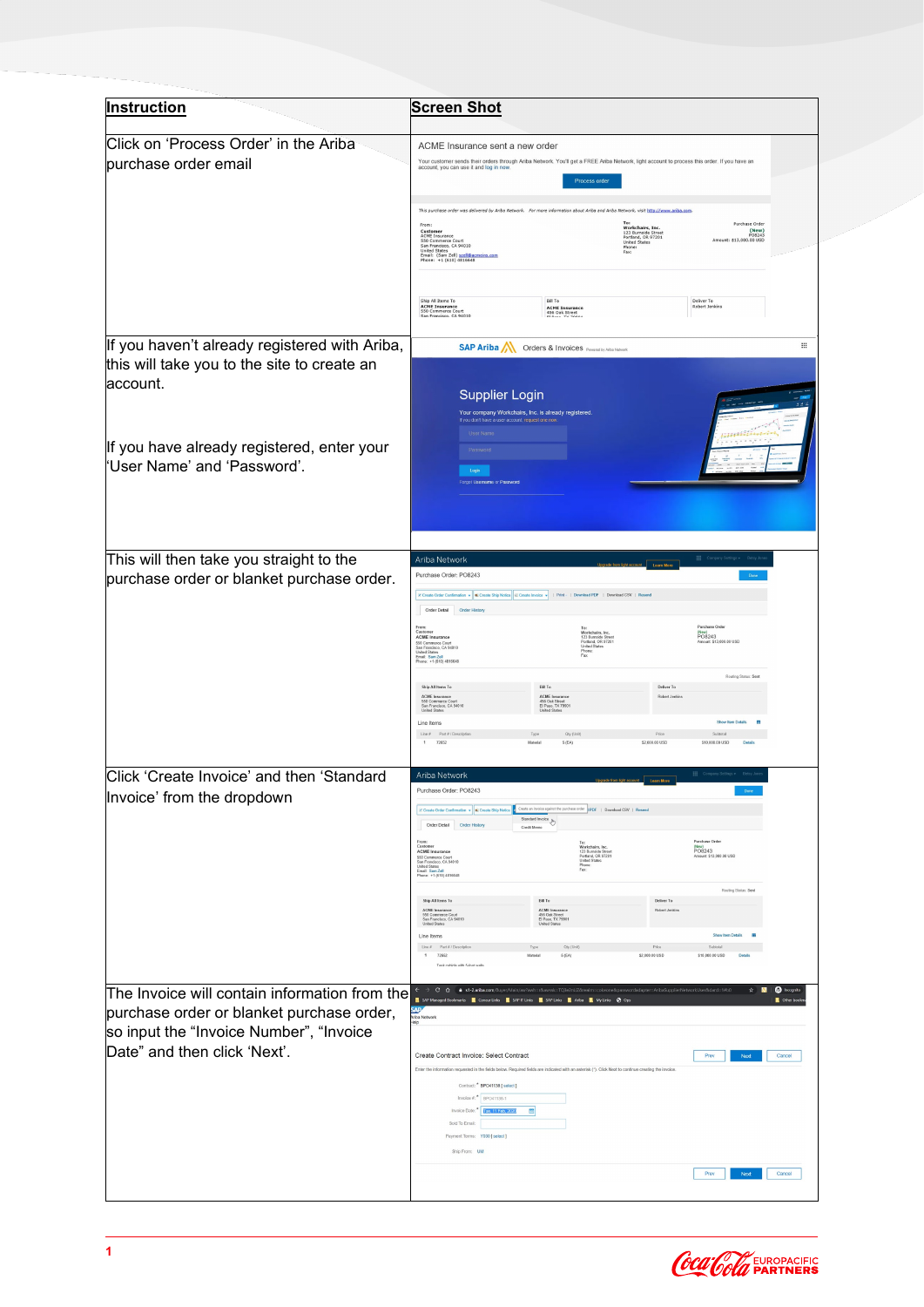| Attach invoice, click 'Add to Header' and  | Add to Header<br><b>Shipping Documents</b>                                                                                                                                                                                                                                  |  |  |
|--------------------------------------------|-----------------------------------------------------------------------------------------------------------------------------------------------------------------------------------------------------------------------------------------------------------------------------|--|--|
| 'Additional reference documents'.          | 2 Line Items, 2 Included, 0 Previously Fully Invoice<br>Special Handling<br>U                                                                                                                                                                                               |  |  |
|                                            | Discount<br>Payment Term                                                                                                                                                                                                                                                    |  |  |
|                                            | Shipping Documents<br>Special Handling<br>Discount<br>Additional Reference Documents and Dates<br>sales tax<br>Add to Included Lines                                                                                                                                        |  |  |
|                                            | Comment                                                                                                                                                                                                                                                                     |  |  |
|                                            | 0 Line Items. 0 Included. 0 Previously Fully Invoiced                                                                                                                                                                                                                       |  |  |
| In the 'Line Items', click 'Add Items'.    | Line Items                                                                                                                                                                                                                                                                  |  |  |
|                                            | Insert Line Item Options<br>Tax Category:<br>$\vee$ Discount<br>10% GST / GST<br>Add to Included Lines                                                                                                                                                                      |  |  |
|                                            | No.<br>No.<br>Type Part # Description<br>Customer Part #<br>Quantity<br>Unit<br>Unit Price<br>Subtotal<br>Include<br>Unit<br>No item selected                                                                                                                               |  |  |
|                                            |                                                                                                                                                                                                                                                                             |  |  |
|                                            | ъ<br>Line Item Actions $\vert \mathbf{v} \vert \vert$<br>Add items                                                                                                                                                                                                          |  |  |
|                                            | um on Error Dump (i)                                                                                                                                                                                                                                                        |  |  |
|                                            | ou SOUL                                                                                                                                                                                                                                                                     |  |  |
|                                            |                                                                                                                                                                                                                                                                             |  |  |
| Choose line items and click 'Done' once    | <b>O</b> Incognit<br>6 s1-2.ariba.com/Buyer/Main/aw?awh=r8cawssk=TQ3e2nUZ8trealm=cokeone8tpasswordadapter=AribaSupplierNetworkUser8cdard=1<br>☆ 國<br>marks <b>Concurtinks R</b> SAP IT Links <b>R</b> SAP Links <b>R</b> Ariba <b>R</b> My Links <b>@</b> Ops<br>Other book |  |  |
| finished adding items to the cart.         |                                                                                                                                                                                                                                                                             |  |  |
|                                            |                                                                                                                                                                                                                                                                             |  |  |
|                                            | act Invoice: Add Contract Item<br>Cancel<br>Done                                                                                                                                                                                                                            |  |  |
|                                            |                                                                                                                                                                                                                                                                             |  |  |
|                                            | 밑<br>$\vee$ Search by part #, supplier name, or keyword<br>$ v $ Q<br>All Categories<br>Category                                                                                                                                                                            |  |  |
|                                            | emiums. Promotions.                                                                                                                                                                                                                                                         |  |  |
|                                            | 1 item(s) found<br>View: $\equiv$<br>Sort by:<br>Relevance V                                                                                                                                                                                                                |  |  |
|                                            |                                                                                                                                                                                                                                                                             |  |  |
|                                            | MF Sustainability Q1 OOH<br>\$198,709.35 AUD / Eac<br>ш<br>Supplier: UM<br>$\Delta \vec{r}$<br>Oty: II<br>Supplier Part #: BPO41138-1_MiscExpenseltem<br>Add Item                                                                                                           |  |  |
|                                            | Available in: 0 Day(s)                                                                                                                                                                                                                                                      |  |  |
|                                            | MF Sustainability Q1 OOH                                                                                                                                                                                                                                                    |  |  |
|                                            |                                                                                                                                                                                                                                                                             |  |  |
|                                            |                                                                                                                                                                                                                                                                             |  |  |
| You will see that the item is now added to | Line Items                                                                                                                                                                                                                                                                  |  |  |
|                                            | Insert Line Item Options                                                                                                                                                                                                                                                    |  |  |
| the invoice.                               | Tax Category: 10% GST / GST<br>$\vee$ Shipping Documents Special Handling<br>Discount<br>Add to Included Lines                                                                                                                                                              |  |  |
|                                            | No.<br>Include<br>Type<br>Part #<br>Description<br>Unit Price<br>Subtotal<br>Customer Part #<br>Unit<br>$\bullet$<br><b>MATERIAL</b><br>BPO41138-1 MiscExpenseltem<br>MF Sustainability Q1 OOH<br>EA<br>\$0.00 AUD<br>\$0.00 AUD<br>$\mathbf{1}$<br>$\mathbf{1}$            |  |  |
|                                            | Ship From: UM<br>Ship To: NSW - Coca-Cola Amatil North Sydney Lvl 13                                                                                                                                                                                                        |  |  |
|                                            | ViewEdit<br>Addresses<br>North Sydney NSW<br>Shipping<br>SURRY HILLS NSW<br>Australia<br>Deliver To: NSW - Coca-Cola Amatil North Sydney Lvl 13<br>Australia                                                                                                                |  |  |
|                                            | <b>Shipping Cost</b><br>Shipping Date:                                                                                                                                                                                                                                      |  |  |
|                                            | Shipping Amount: \$0.00 AUD<br>в<br>Line Item Actions<br>Add Items<br>Change Items                                                                                                                                                                                          |  |  |
|                                            |                                                                                                                                                                                                                                                                             |  |  |
|                                            |                                                                                                                                                                                                                                                                             |  |  |
| Click 'Next' to the invoice review page    | Create Invoice<br>Save<br>Exit<br>Previous<br>Submit                                                                                                                                                                                                                        |  |  |
|                                            |                                                                                                                                                                                                                                                                             |  |  |
|                                            | -<br>decument destination county is: Unhai State at Monetarially signed according to the compliance may and your contener's invoice reles. The document's originating county is: United States. The<br>If you want your livelase to                                         |  |  |
|                                            | Standard Invoice                                                                                                                                                                                                                                                            |  |  |
|                                            | Invoice #: INV100<br>\$6,000.00 USD<br>Subtotal<br>\$450.00 USD<br>Invoice Date: Friday 25 Aug 2017 10:33 AM GMT-07:00<br>Total Tax                                                                                                                                         |  |  |
|                                            | Original Purchase Order: PO8243<br><b>Total Shipping:</b><br>\$120.00 USD<br>\$6,570.00 USD<br>Total Gross Amount                                                                                                                                                           |  |  |
|                                            | Total Net Amoun<br>\$6,570.00 USD<br>\$6,570.00 USD<br><b>Amount Due</b>                                                                                                                                                                                                    |  |  |
|                                            | REMIT TO:<br>BILL TO:<br>SUPPLIER:                                                                                                                                                                                                                                          |  |  |
|                                            | irs, Inc<br>ACME Insurance<br>Postal Address<br>Postal Address (Corporate Headquarters):<br>Postal Address                                                                                                                                                                  |  |  |
|                                            | 123 Bunside Street<br>Portland, OR 97201<br>456 Oak Street<br>El Paso, TX 79901<br>123 Burnside Street<br>Portland, OR 97201<br><b>United States</b><br><b>United States</b><br>United States                                                                               |  |  |
|                                            |                                                                                                                                                                                                                                                                             |  |  |
|                                            |                                                                                                                                                                                                                                                                             |  |  |
|                                            |                                                                                                                                                                                                                                                                             |  |  |
| Click 'Submit' after checking that all the |                                                                                                                                                                                                                                                                             |  |  |
| information is correct                     |                                                                                                                                                                                                                                                                             |  |  |
|                                            |                                                                                                                                                                                                                                                                             |  |  |
|                                            |                                                                                                                                                                                                                                                                             |  |  |
|                                            |                                                                                                                                                                                                                                                                             |  |  |
| The screen will then show that the invoice |                                                                                                                                                                                                                                                                             |  |  |
|                                            | Invoice INV100 has been submitted.                                                                                                                                                                                                                                          |  |  |
| has been submitted.                        |                                                                                                                                                                                                                                                                             |  |  |
|                                            | Print a copy of the invoice.<br>Exit in roice creation.                                                                                                                                                                                                                     |  |  |
|                                            |                                                                                                                                                                                                                                                                             |  |  |
|                                            |                                                                                                                                                                                                                                                                             |  |  |
|                                            |                                                                                                                                                                                                                                                                             |  |  |
|                                            |                                                                                                                                                                                                                                                                             |  |  |
|                                            |                                                                                                                                                                                                                                                                             |  |  |
|                                            |                                                                                                                                                                                                                                                                             |  |  |